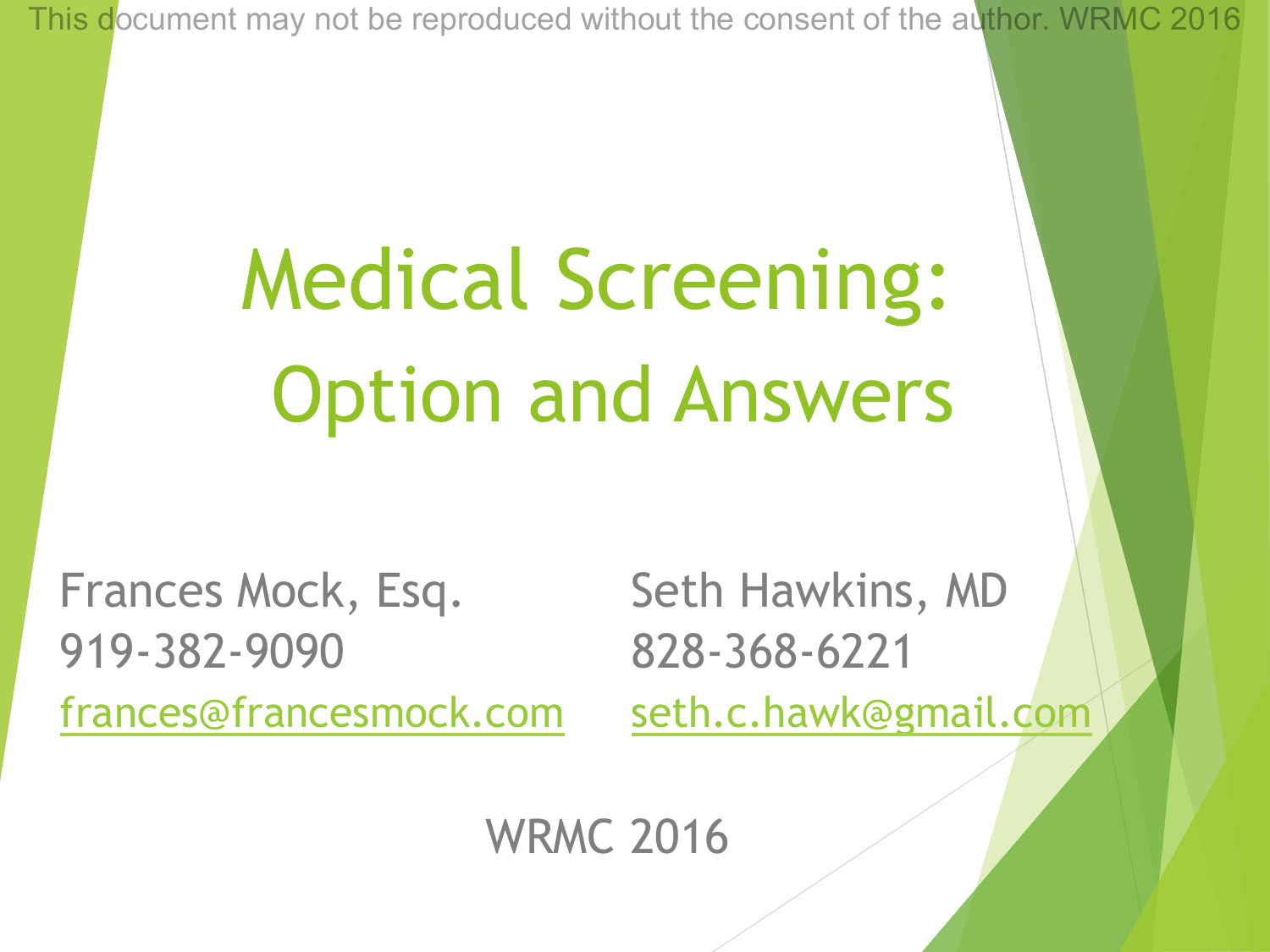# Introductions

# Who are we? What do we know?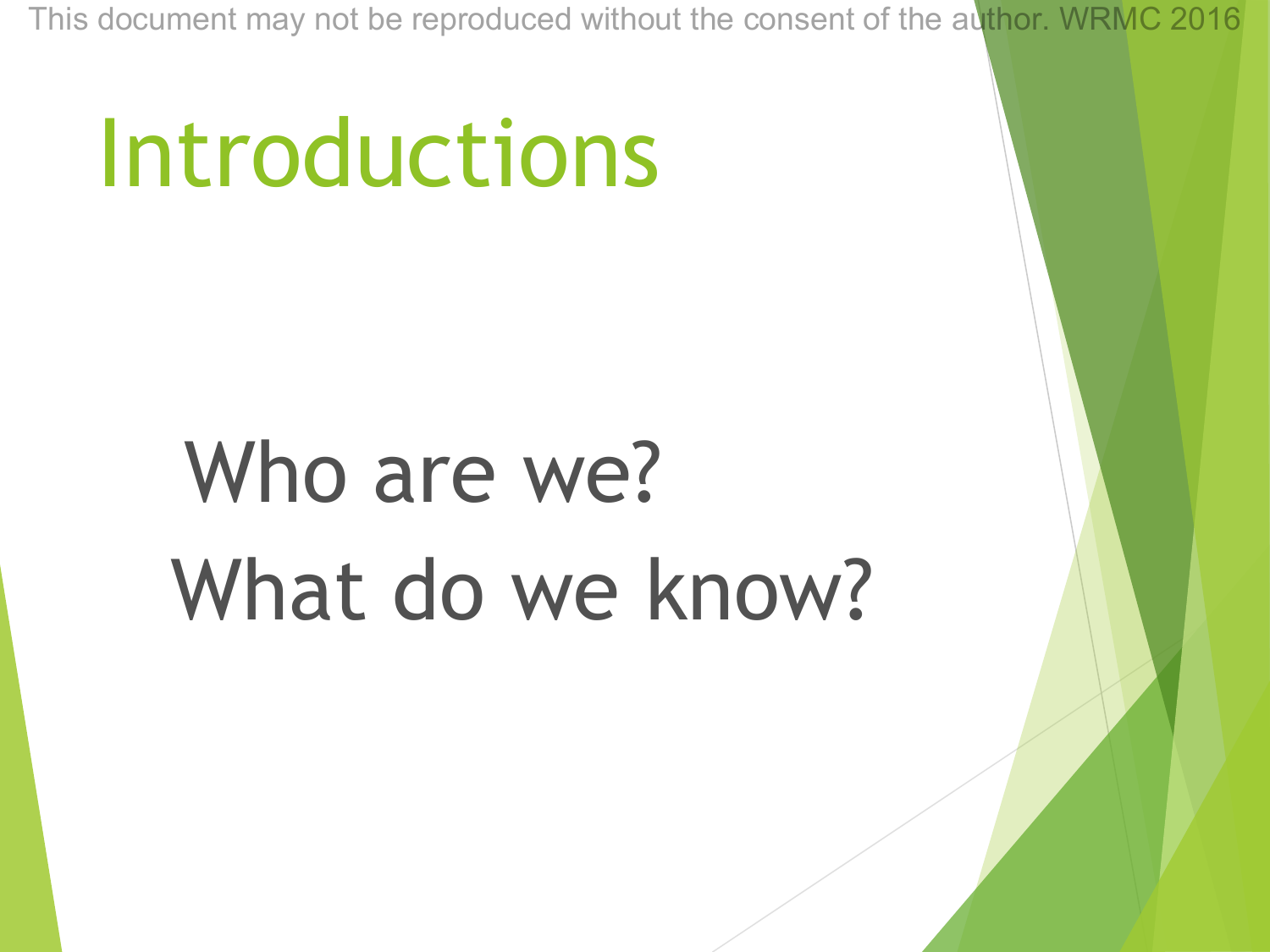#### $\blacktriangleright$  Survey

 $\blacktriangleright$  Three approaches  $\blacktriangleright$  Role of the medical advisor  $\blacktriangleright$  High risk conditions and common medical issues

**Americans with Disabilities Act** 

 $\blacktriangleright$  Related issues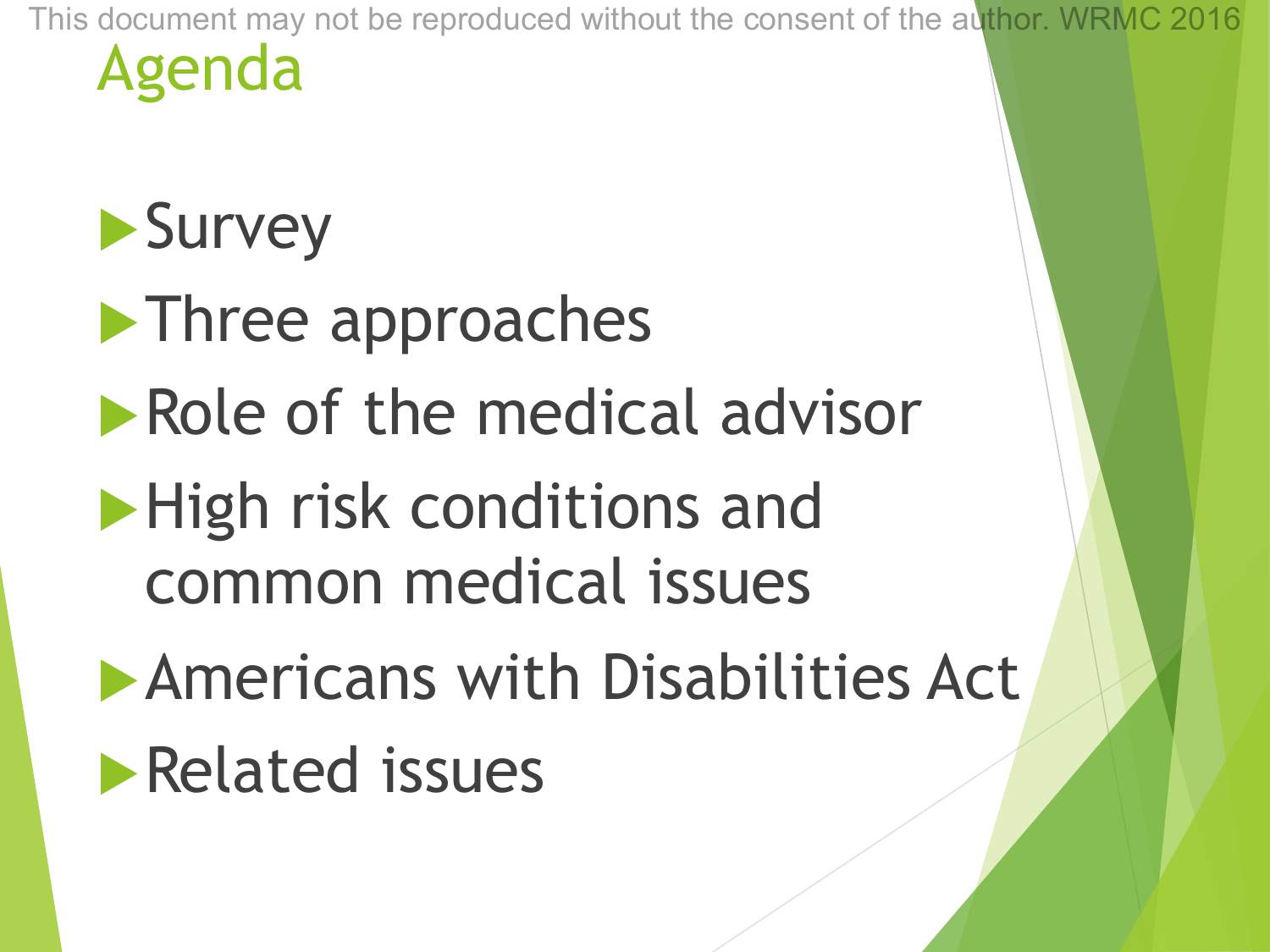## **Survey**



#### **Let collect medical information?**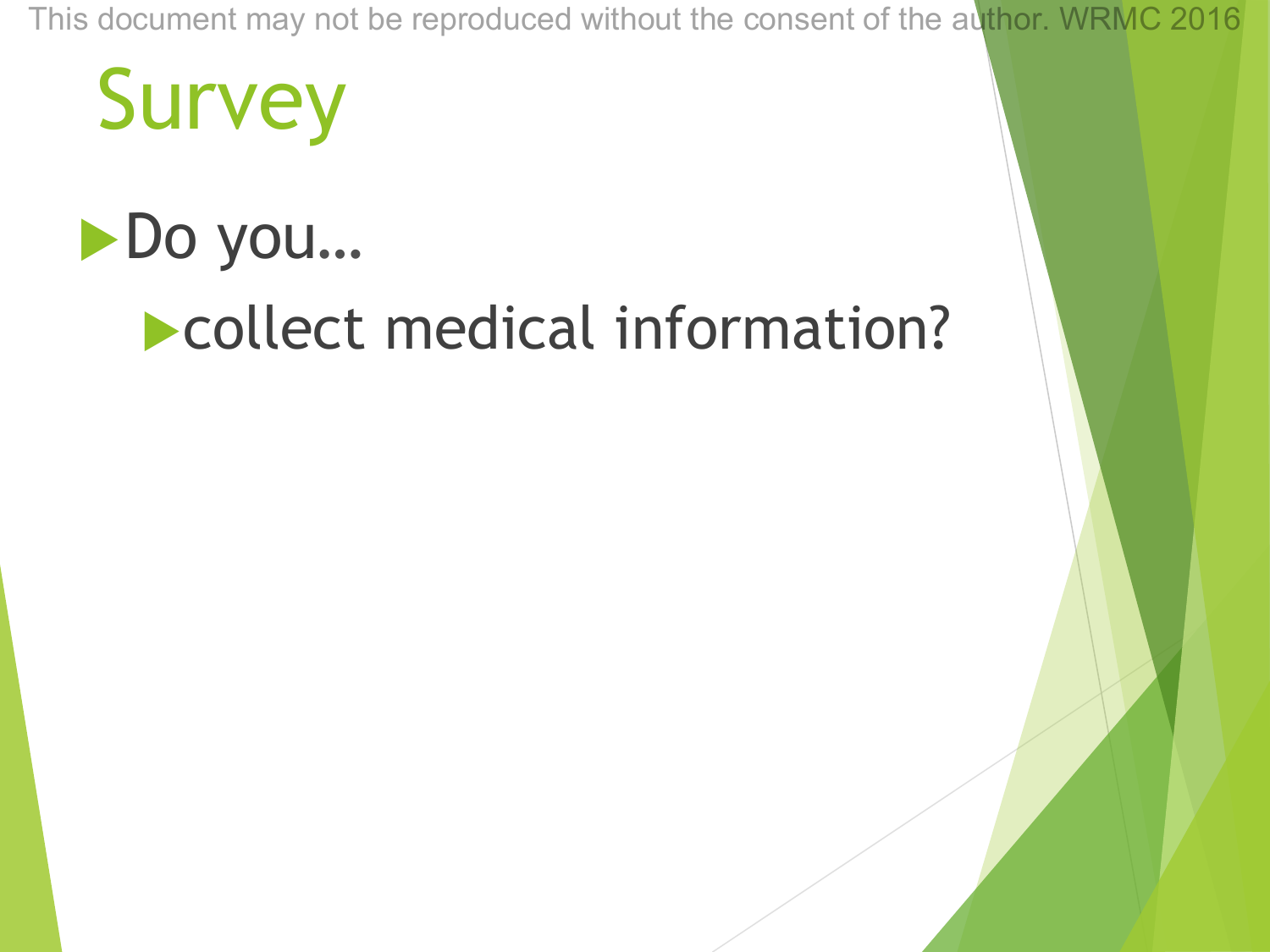## **Survey**

#### ▶ Do you…

### **Collect medical information?**  $\blacktriangleright$  use it to do medical screening?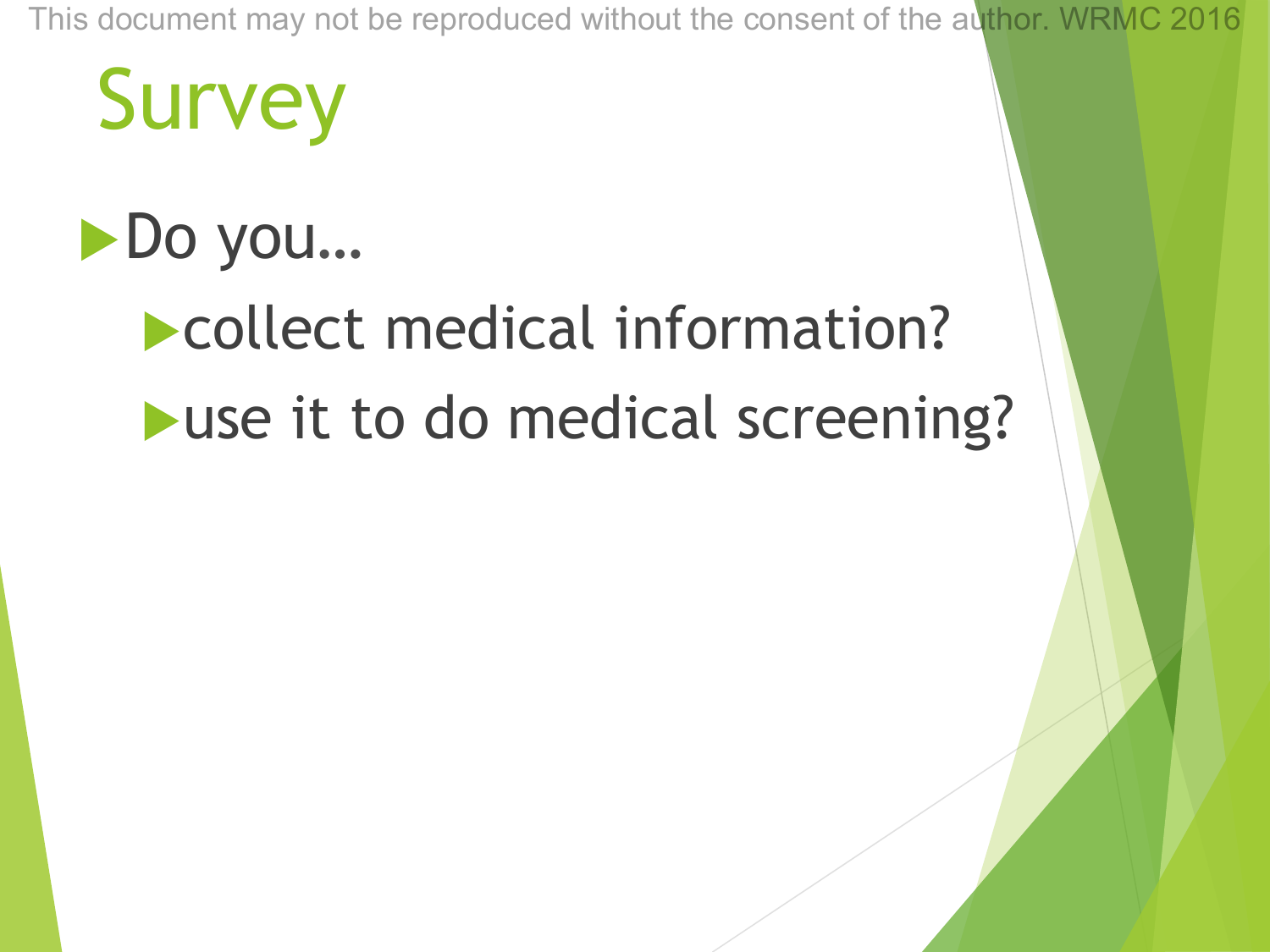# **Survey**

#### ▶ Do you…

**Collect medical information?**  $\blacktriangleright$  use it to do medical screening?  $\blacktriangleright$  use it primarily to give to providers in the event of an emergency?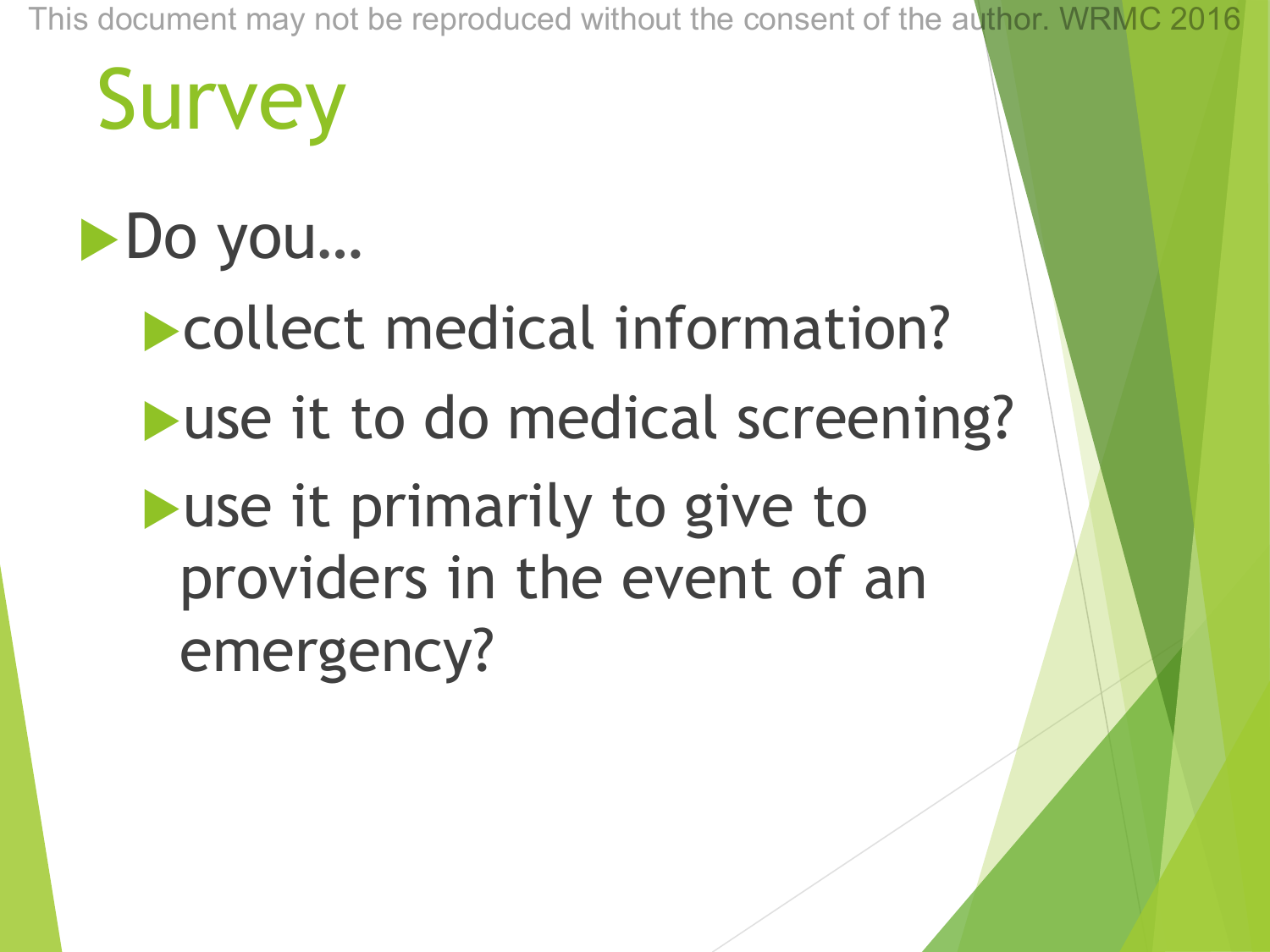# **Survey**

#### ▶ Do you…

**Collect medical information?**  $\blacktriangleright$  use it to do medical screening?  $\blacktriangleright$  use it primarily to give to providers in the event of an emergency?

have a medical advisor?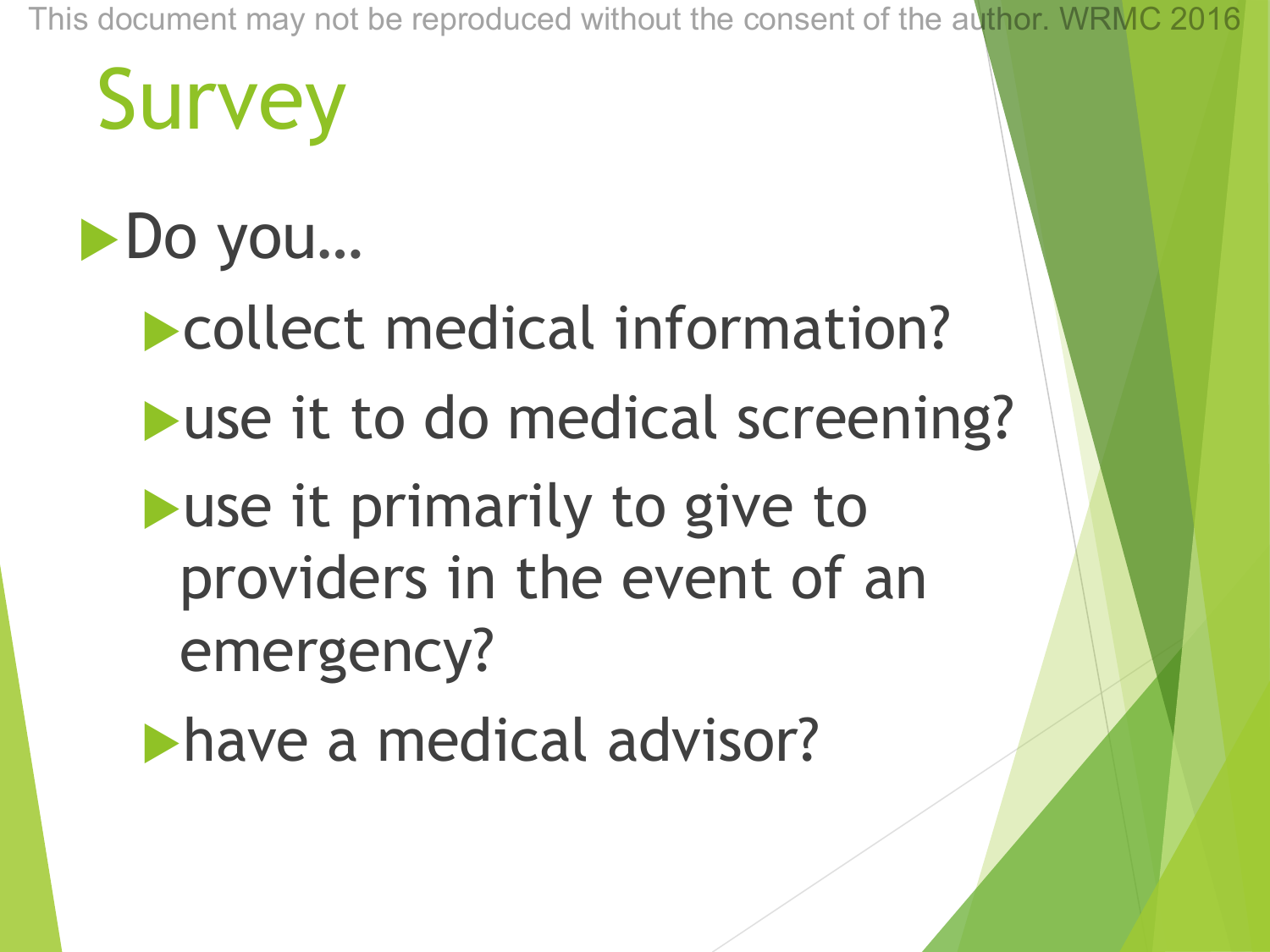# **Survey**

#### ▶ Do you…

- **Collect medical information?**  $\blacktriangleright$  use it to do medical screening?
- $\blacktriangleright$  use it primarily to give to providers in the event of an emergency?
- have a medical advisor?
- Have your medical forms been reviewed by an attorney?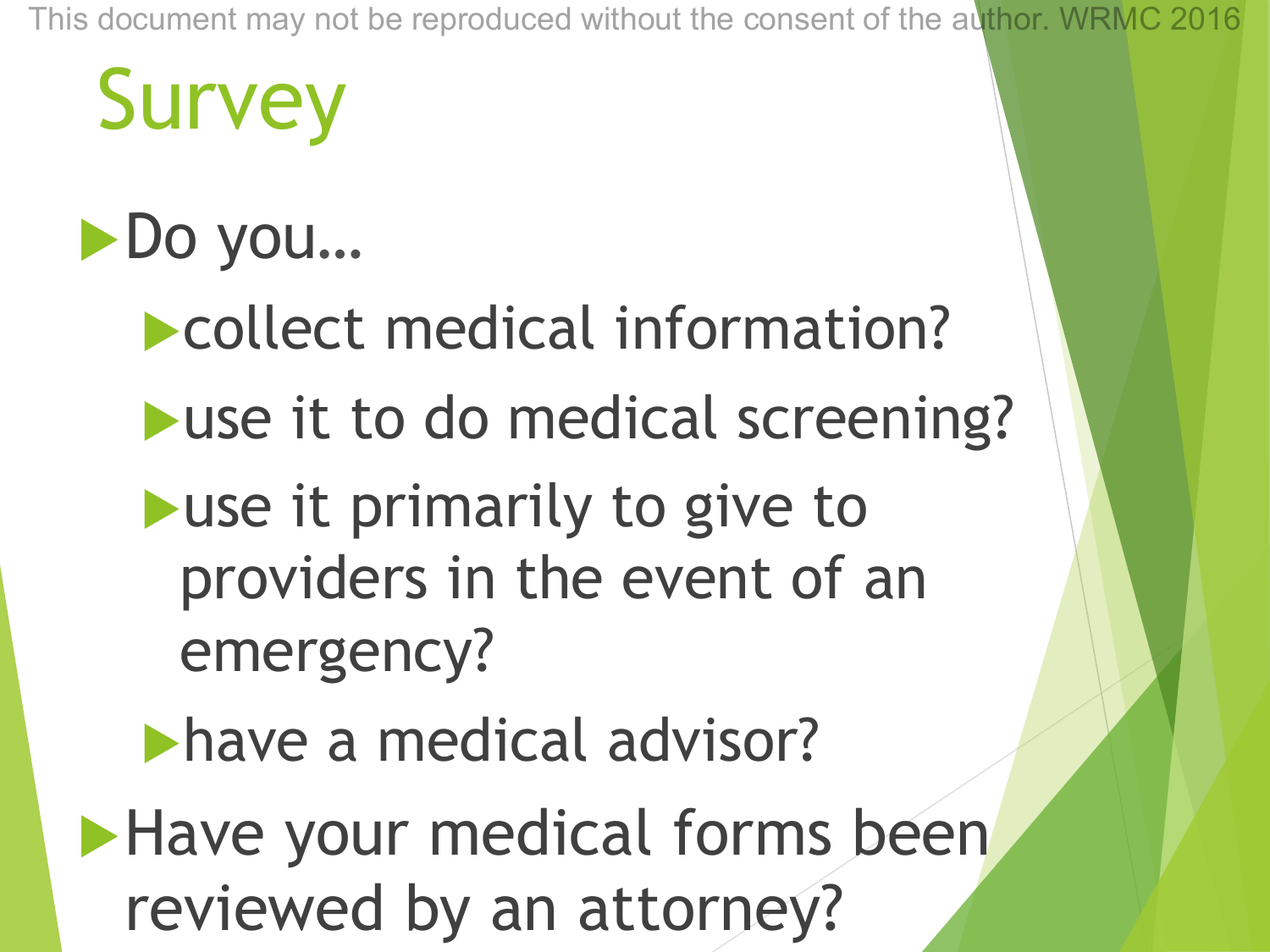## Why do we collect medical information or do screening?

## What are the goals?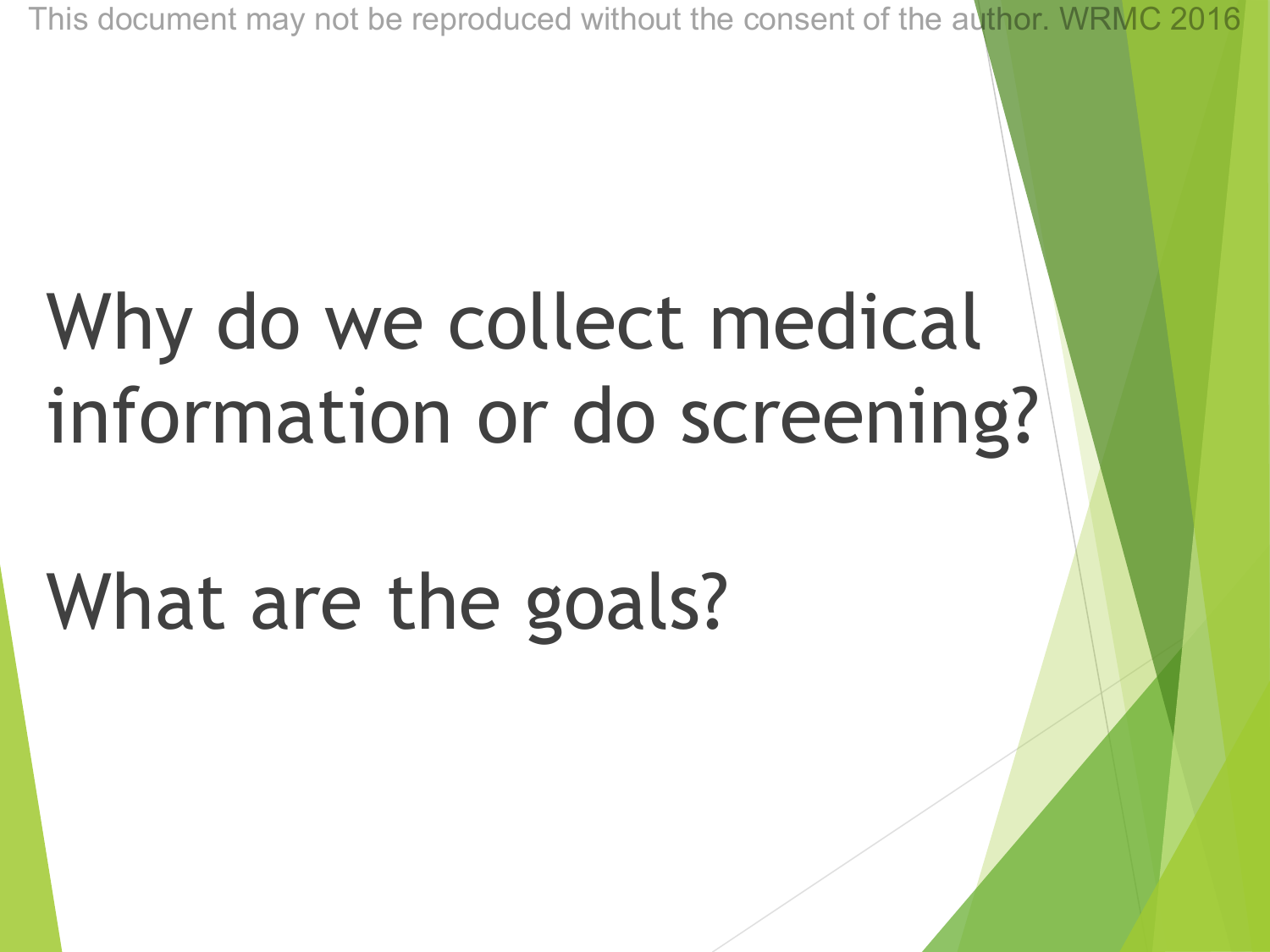#### Three approaches

# 1.In-house medical screening 2.Participants self-screen 3.No screening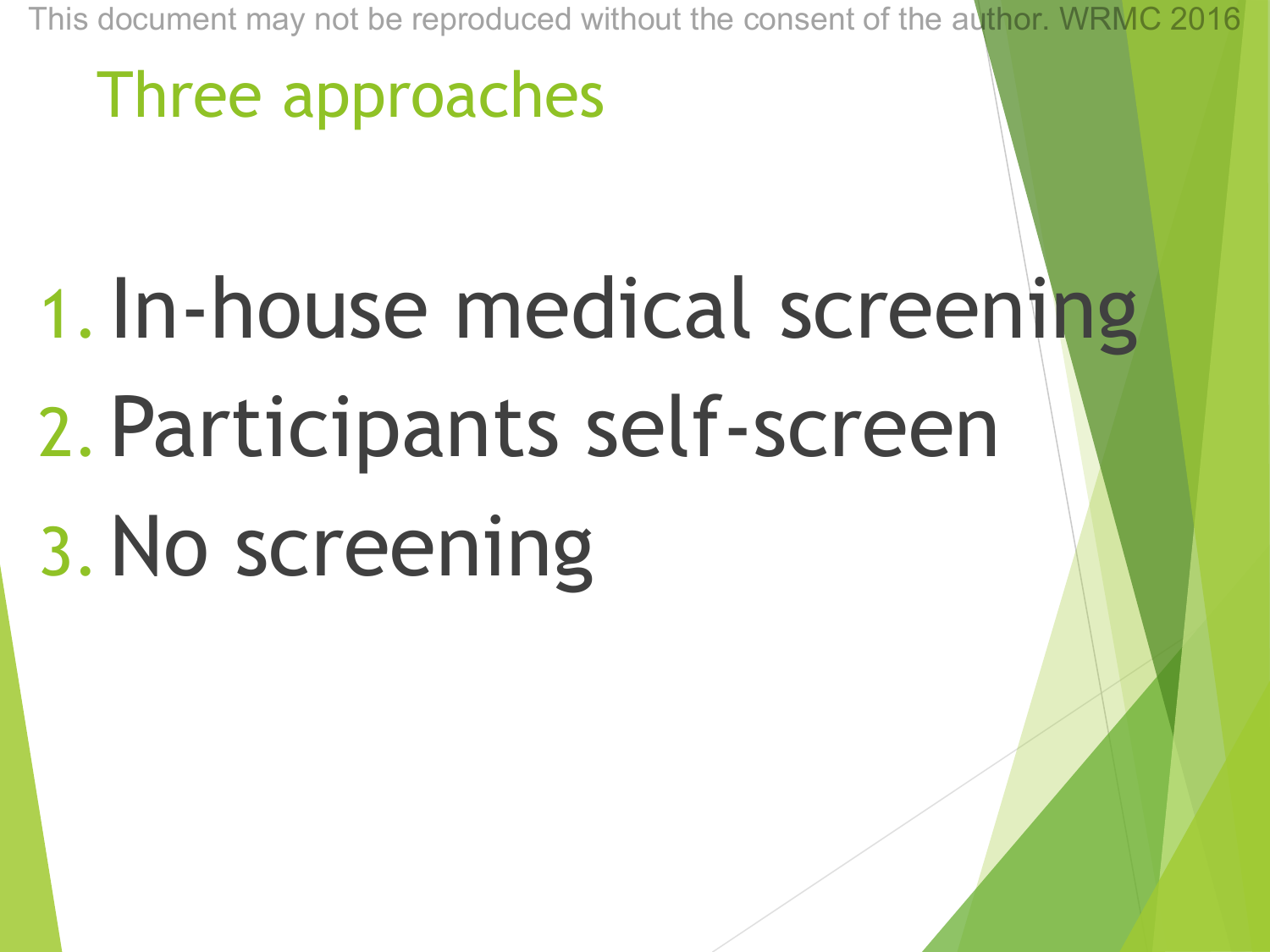## In-house screening

Solicit medical information **Review by a medical screener D**Qualifications of screener  $\blacktriangleright$ Use supplemental questionnaire  $\blacktriangleright$  Confer with providers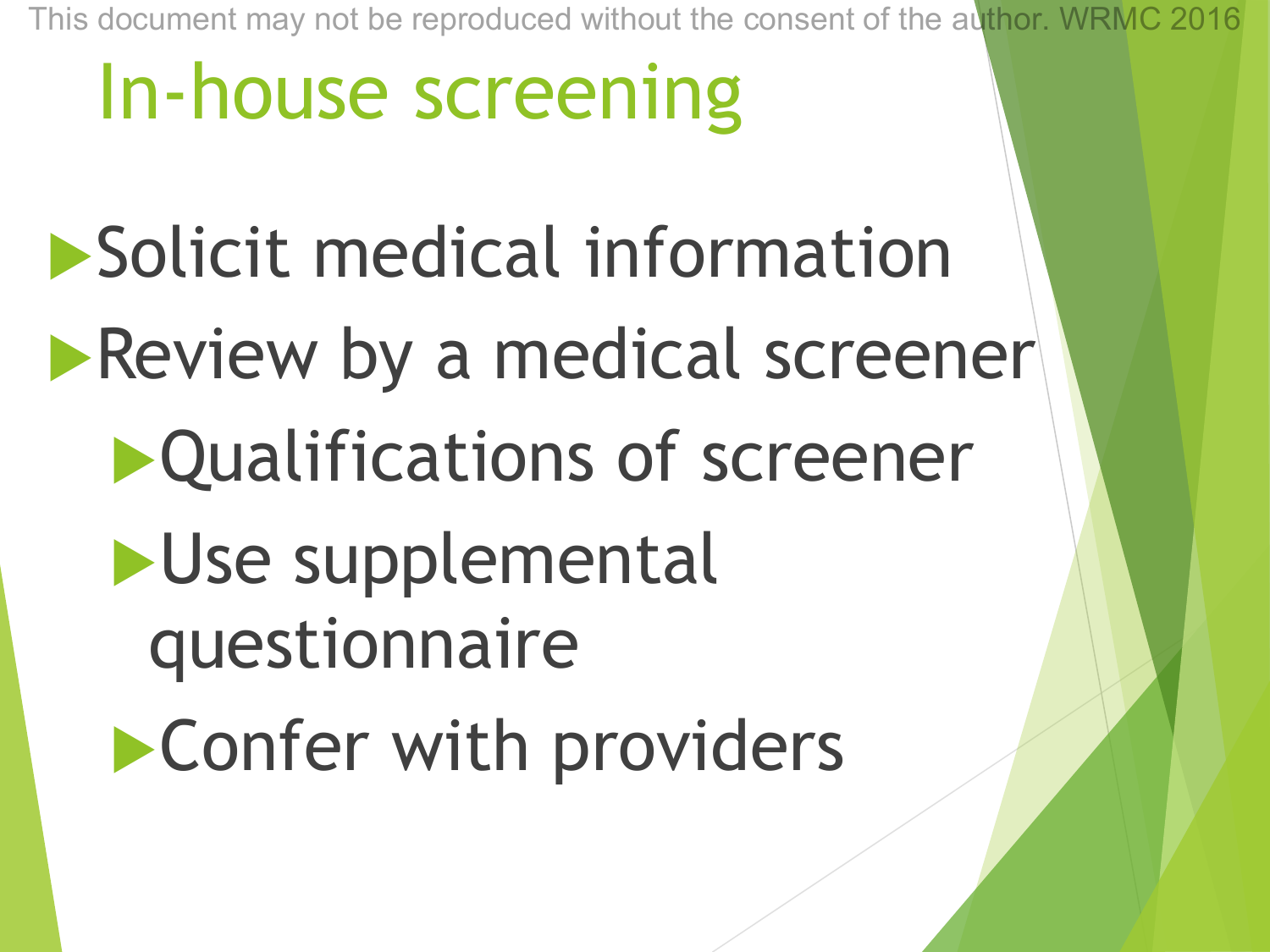## In-house screening

Use a medical screening guide  $\blacktriangleright$  May confer with medical advisor

**Make decisions on participation**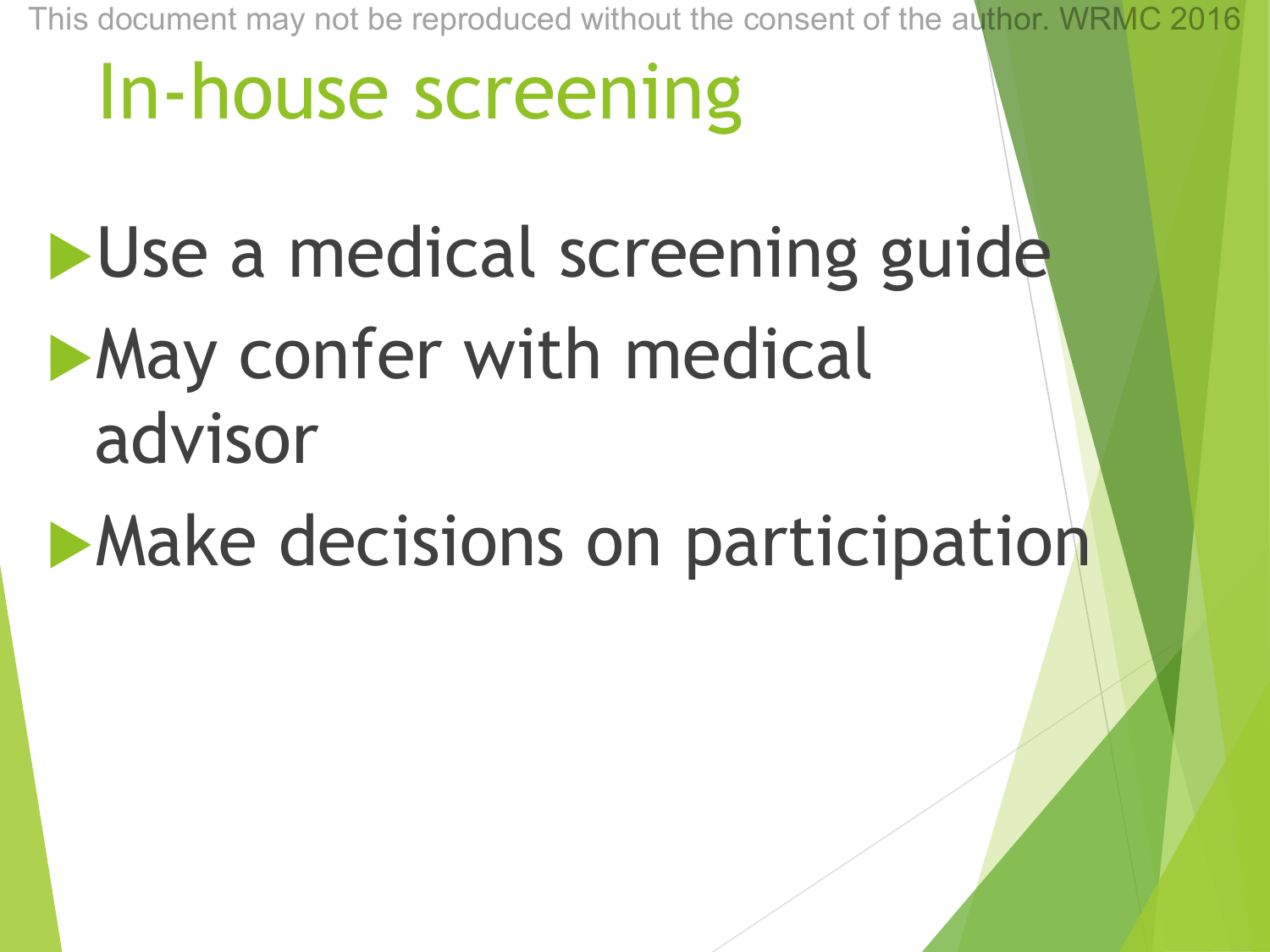## Self-screening

- $\blacktriangleright$  Participant is responsible for determining if he or she can participate safely
- $\blacktriangleright$  May require a physician's signature
	- $\blacktriangleright$  Give info to physician to make assessment—e.g. conditions (cold, heat, high altitude, etc.), activities (rock climbing, kayaking, etc.), evacuation delays
- $\blacktriangleright$  May still solicit medical information to be used in the event of an emergency
	- Organization can retain "veto" power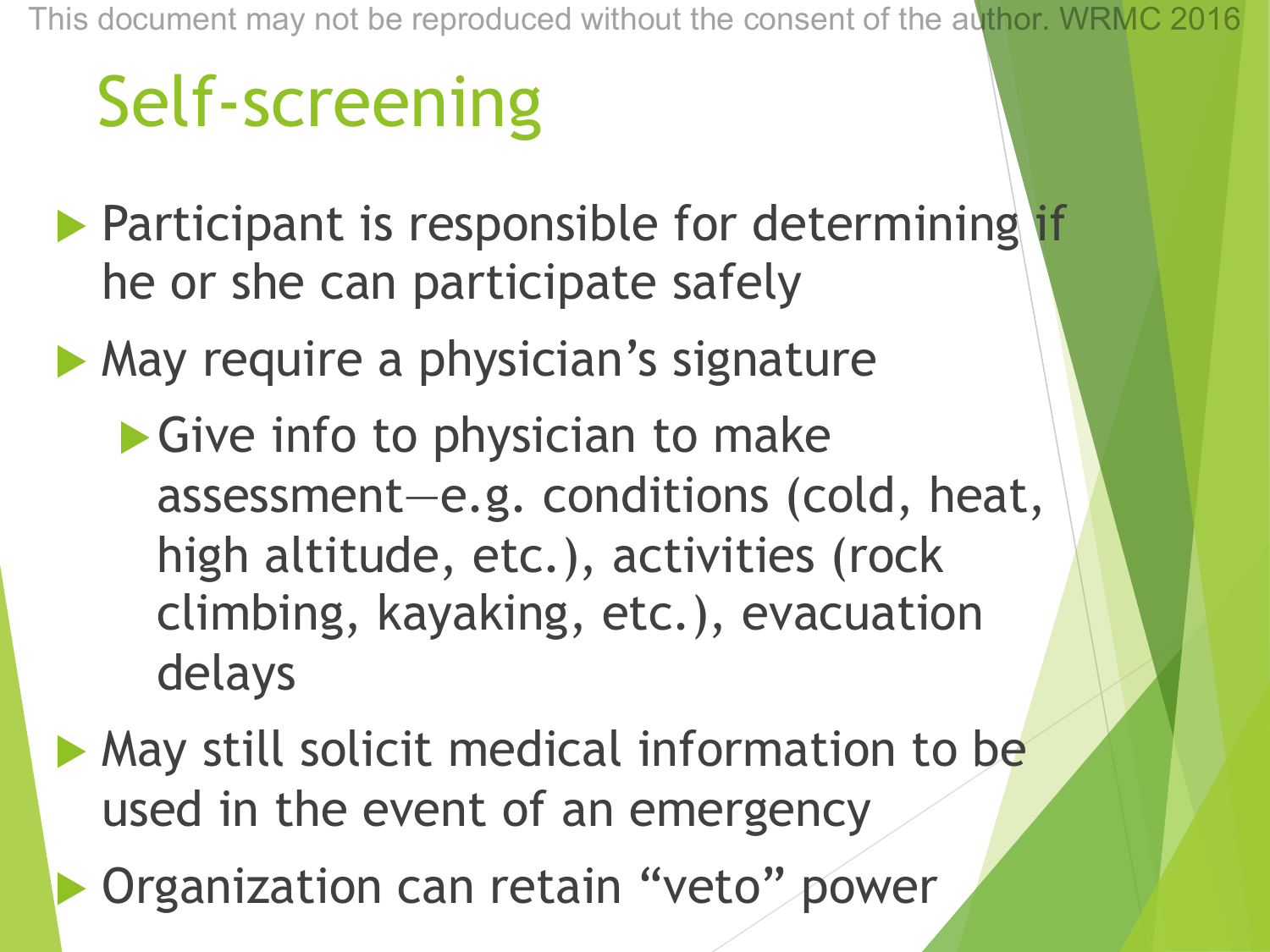## No screening

## **Collect NO information May collect some** information for use in an emergency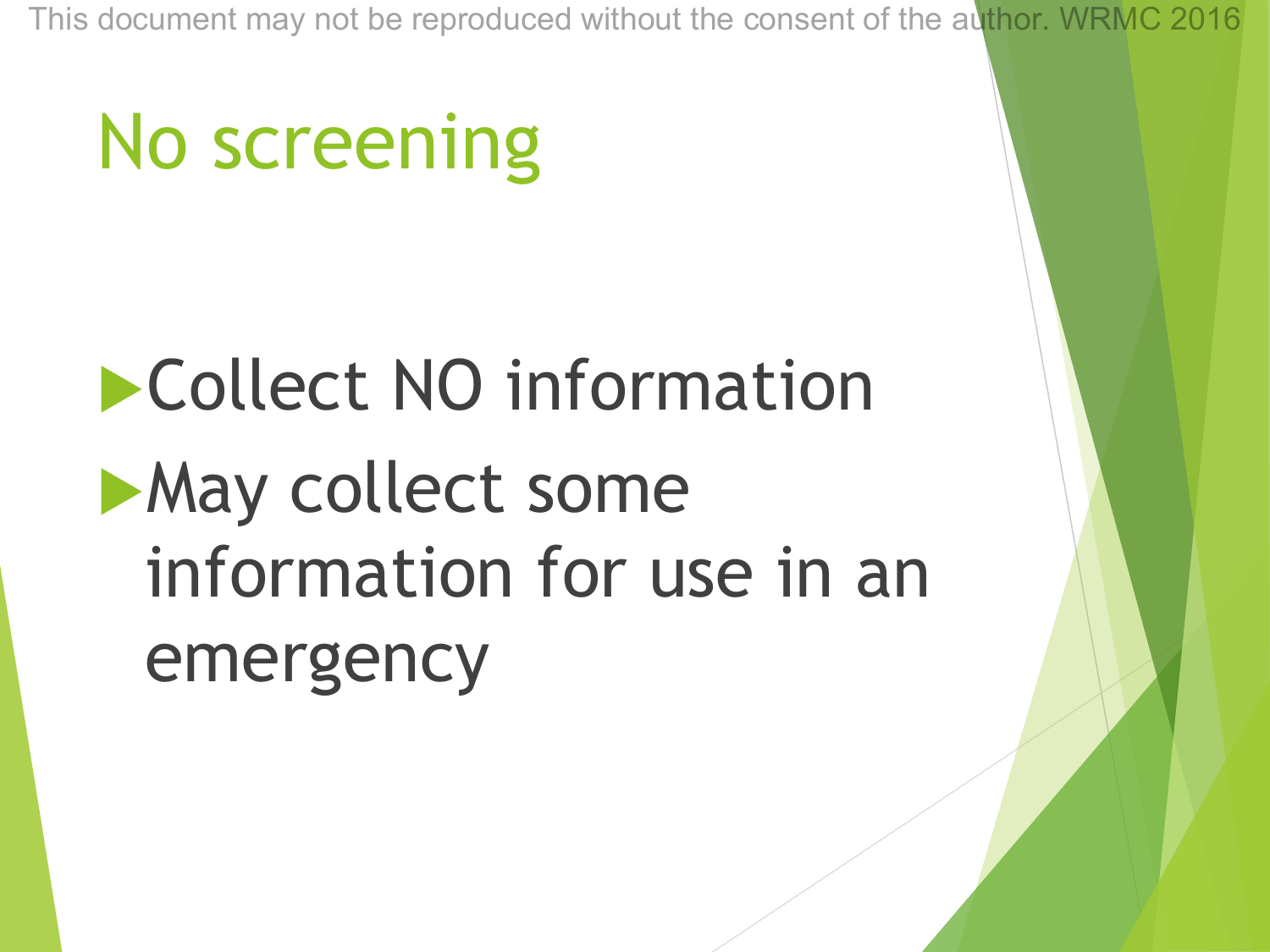### Role of the medical advisor

➤Create/edit medical screening standards **Train staff on screening** ➤Answer questions when staff are screening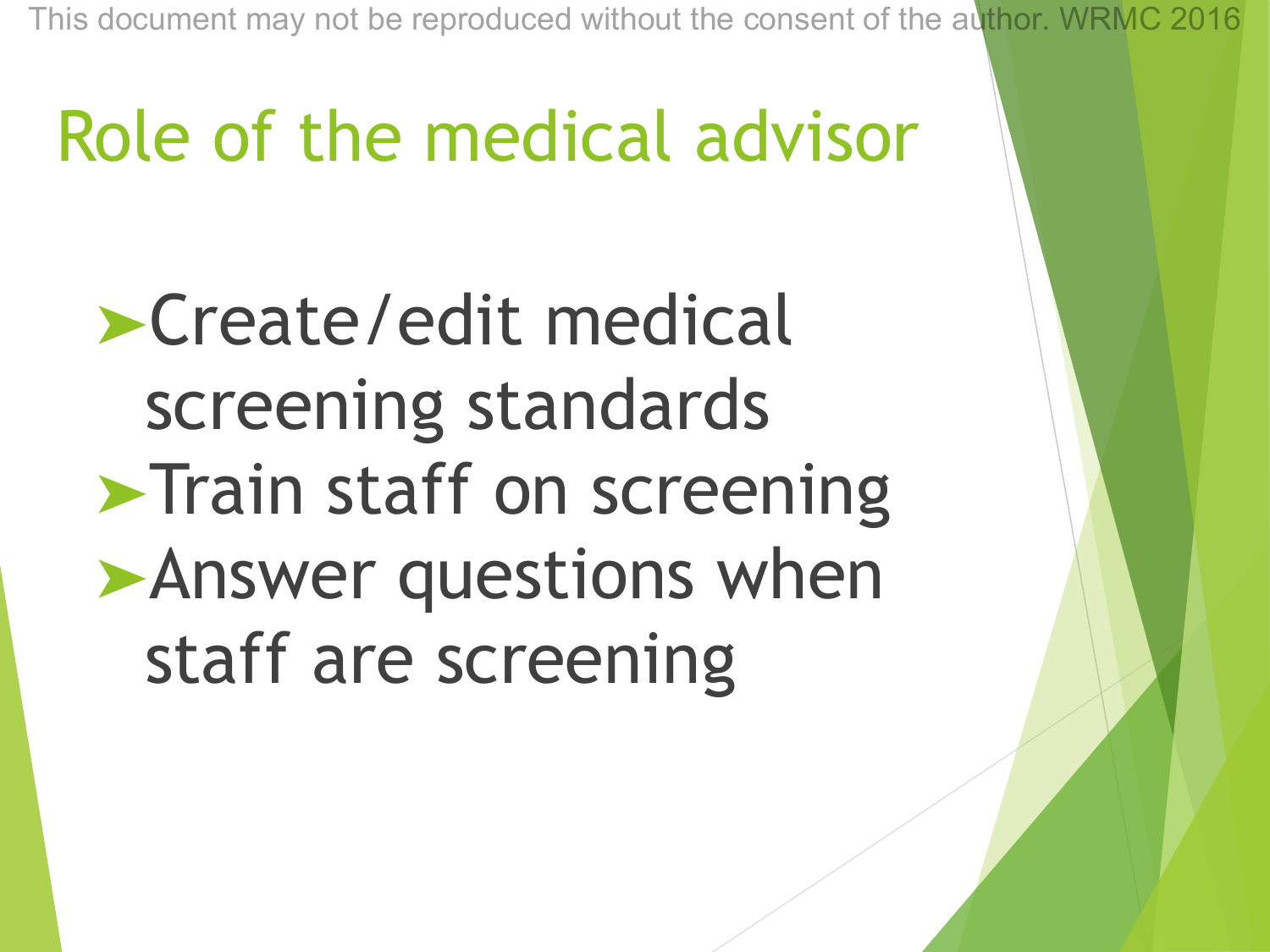#### Medical screening guide

## What's available?

## What does it cover?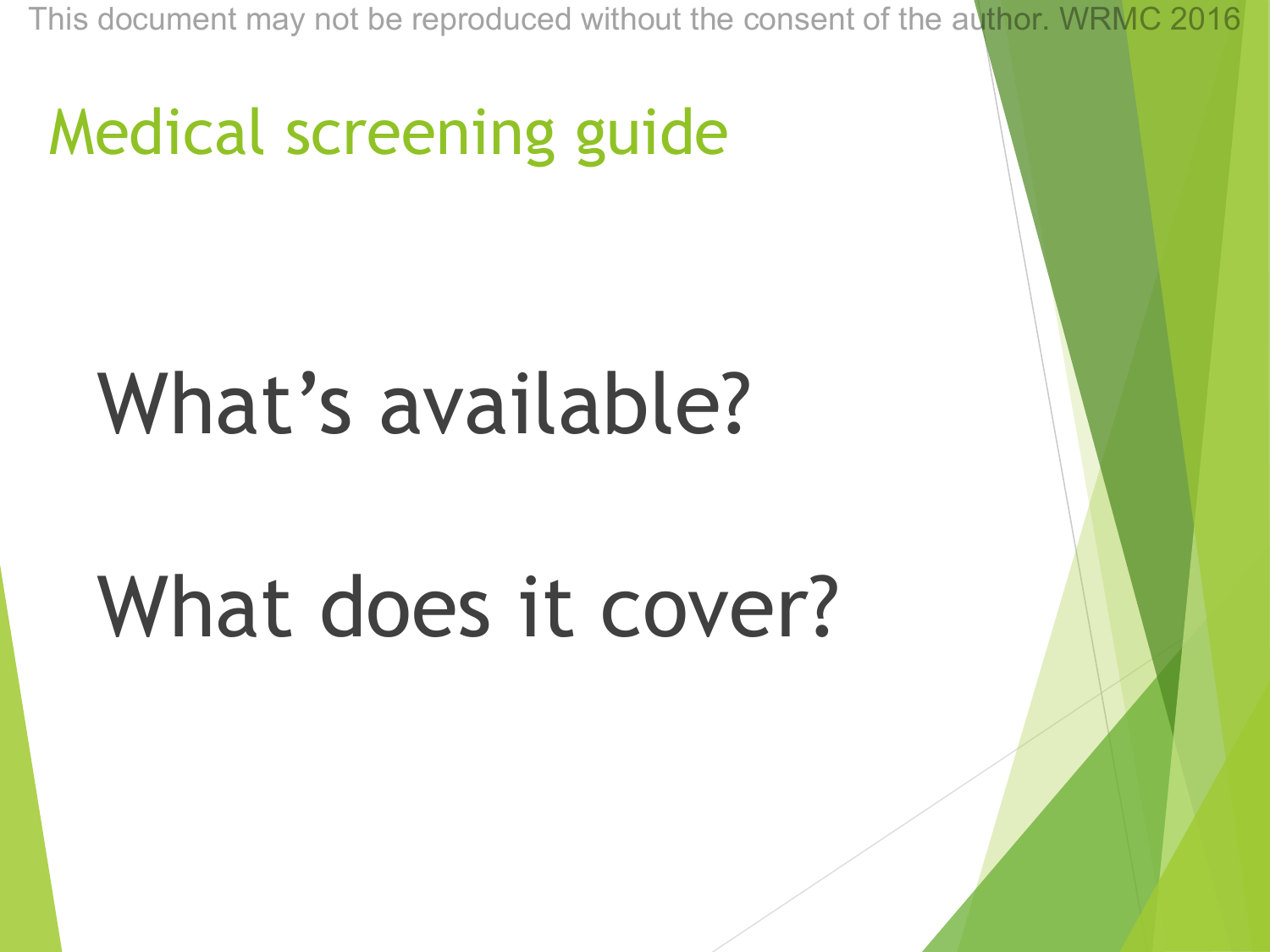# What do we want to know?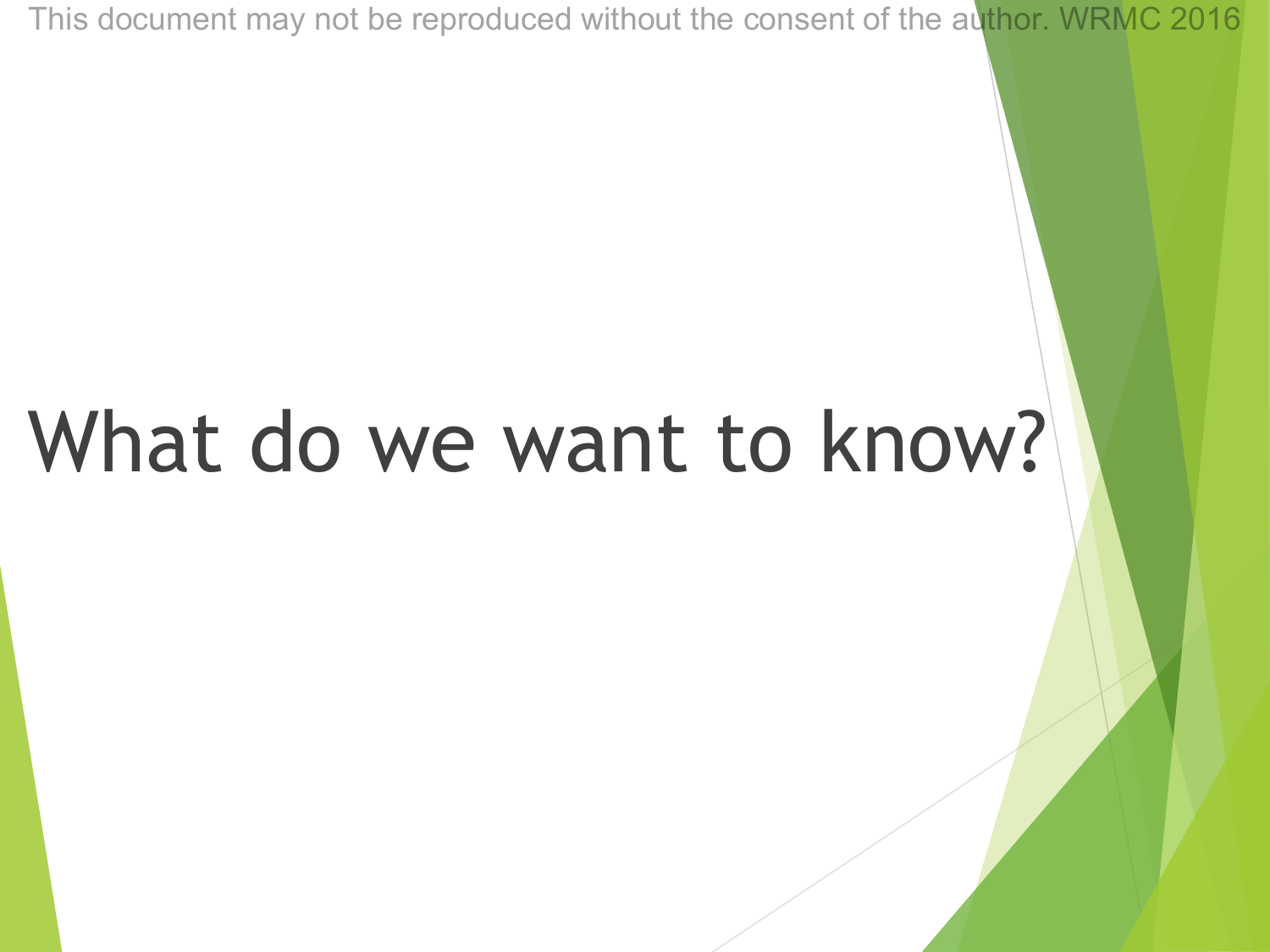## What should you ask?

- $\blacktriangleright$  Environment-specific
- **Population-specific**
- $\blacktriangleright$  Experience-specific
- $\blacktriangleright$  Industry standards
- $\triangleright$  Organizational exclusions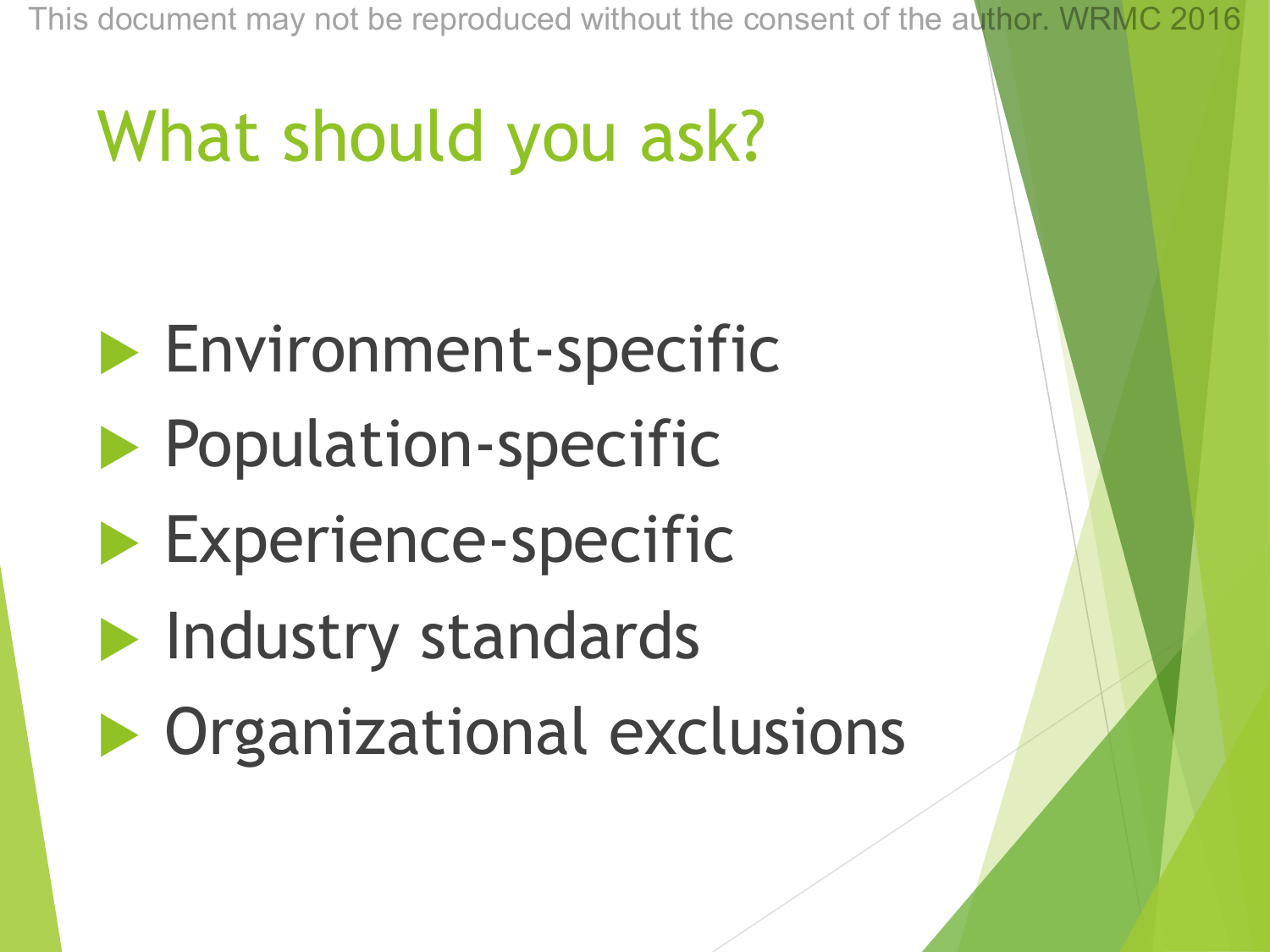#### Controversial or common medical issues

# **Anticoagulation**  $\n$ Diabetes Seizure disorder

## **Pregnancy**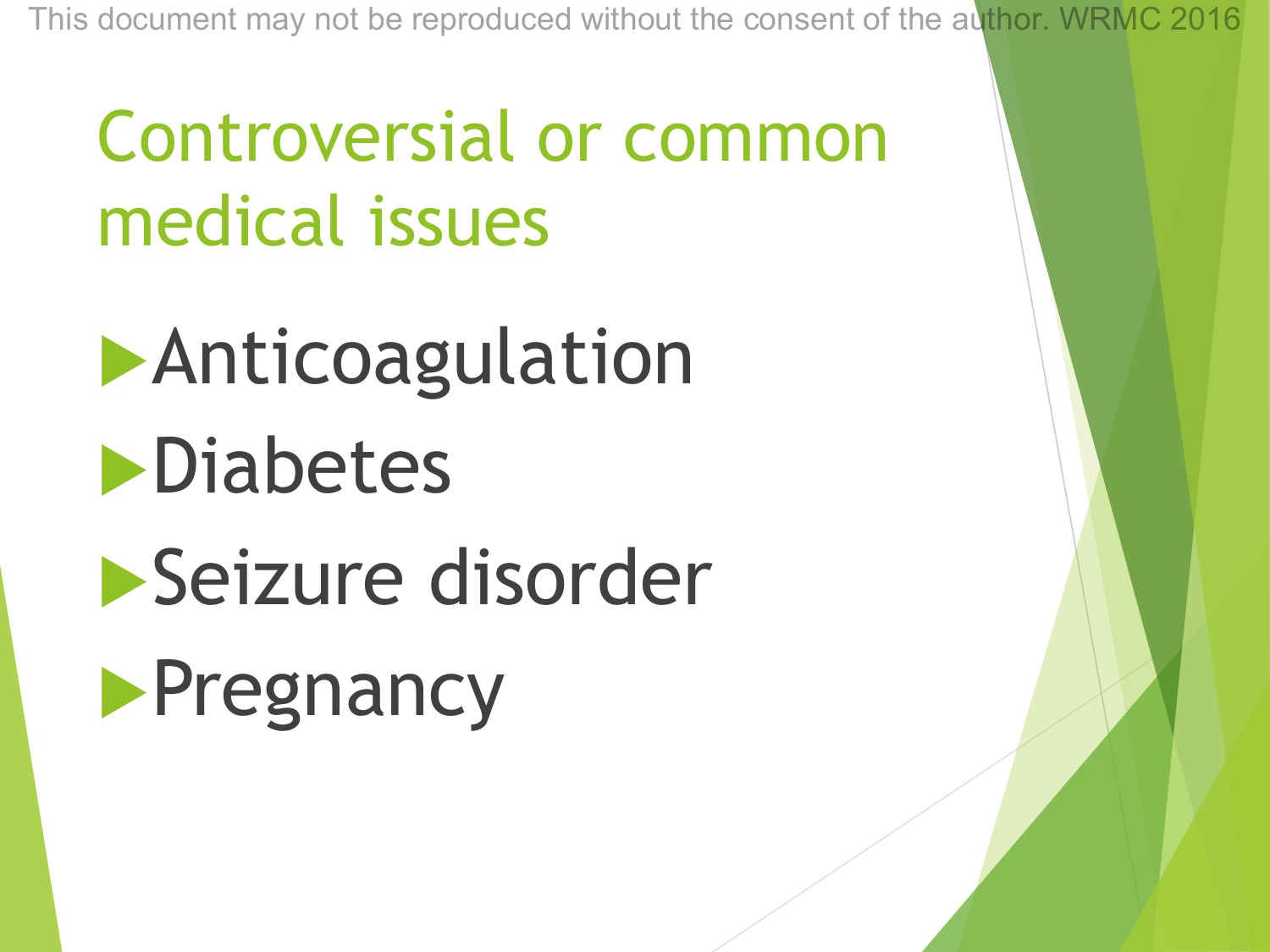Limitations under the Americans with Disability Act

 $\blacktriangleright$  What questions can you ask? Ability to do activities  $\blacktriangleright$  Ability to participate safely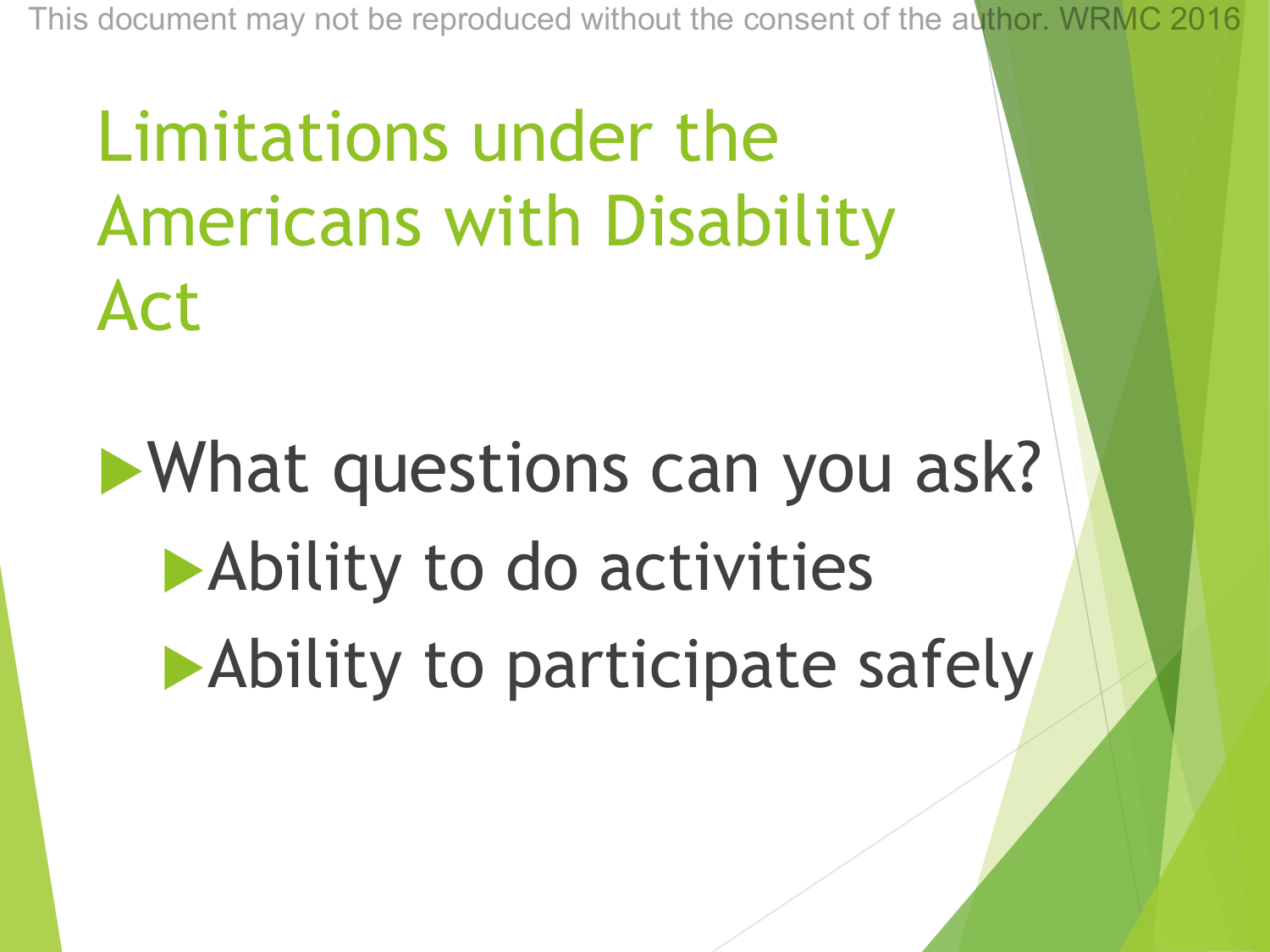Limitations under the Americans with Disability Act

#### Can you ask about mental health?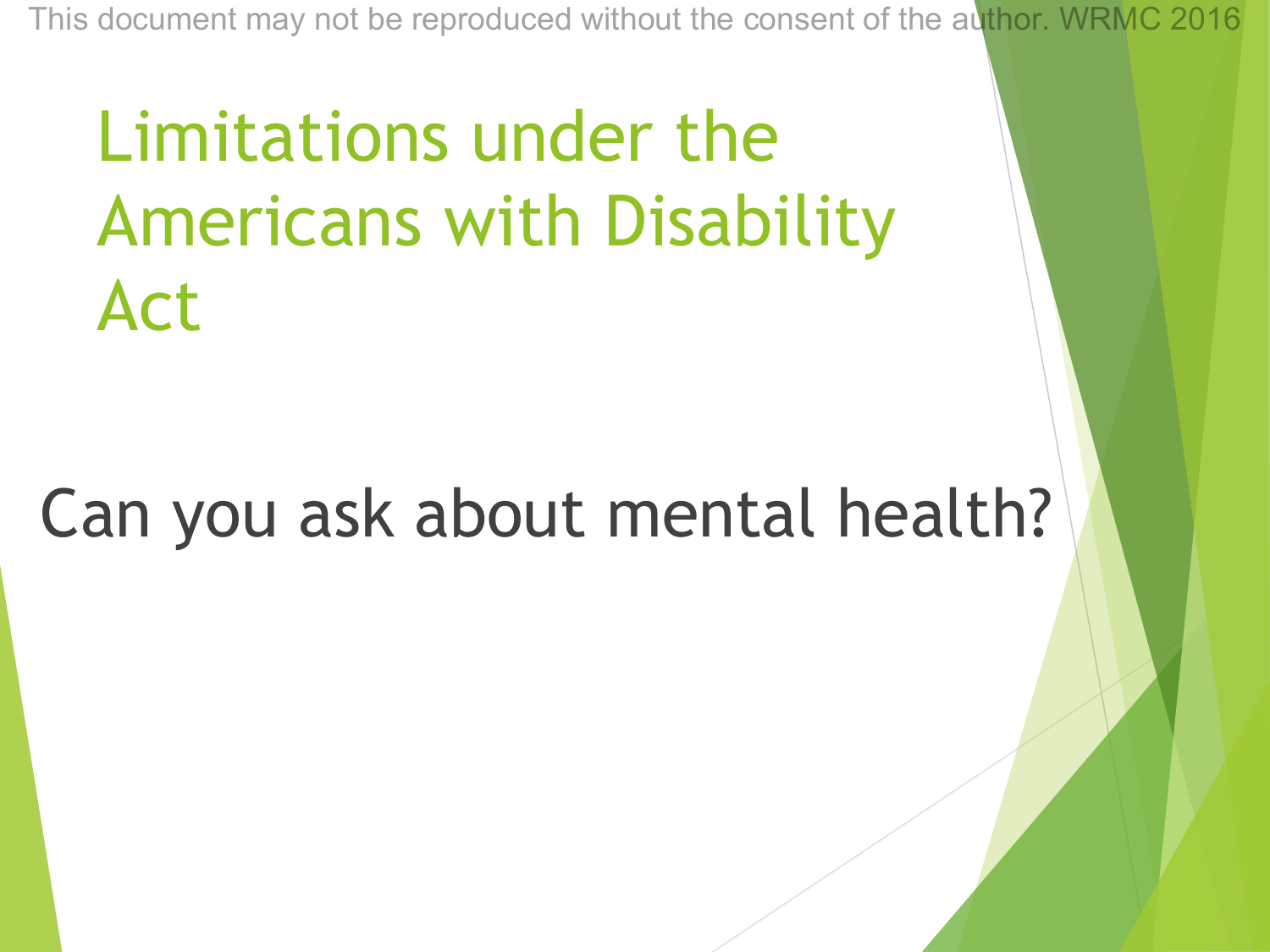Limitations under the Americans with Disability Act

#### What's the proper process?

Individual assessments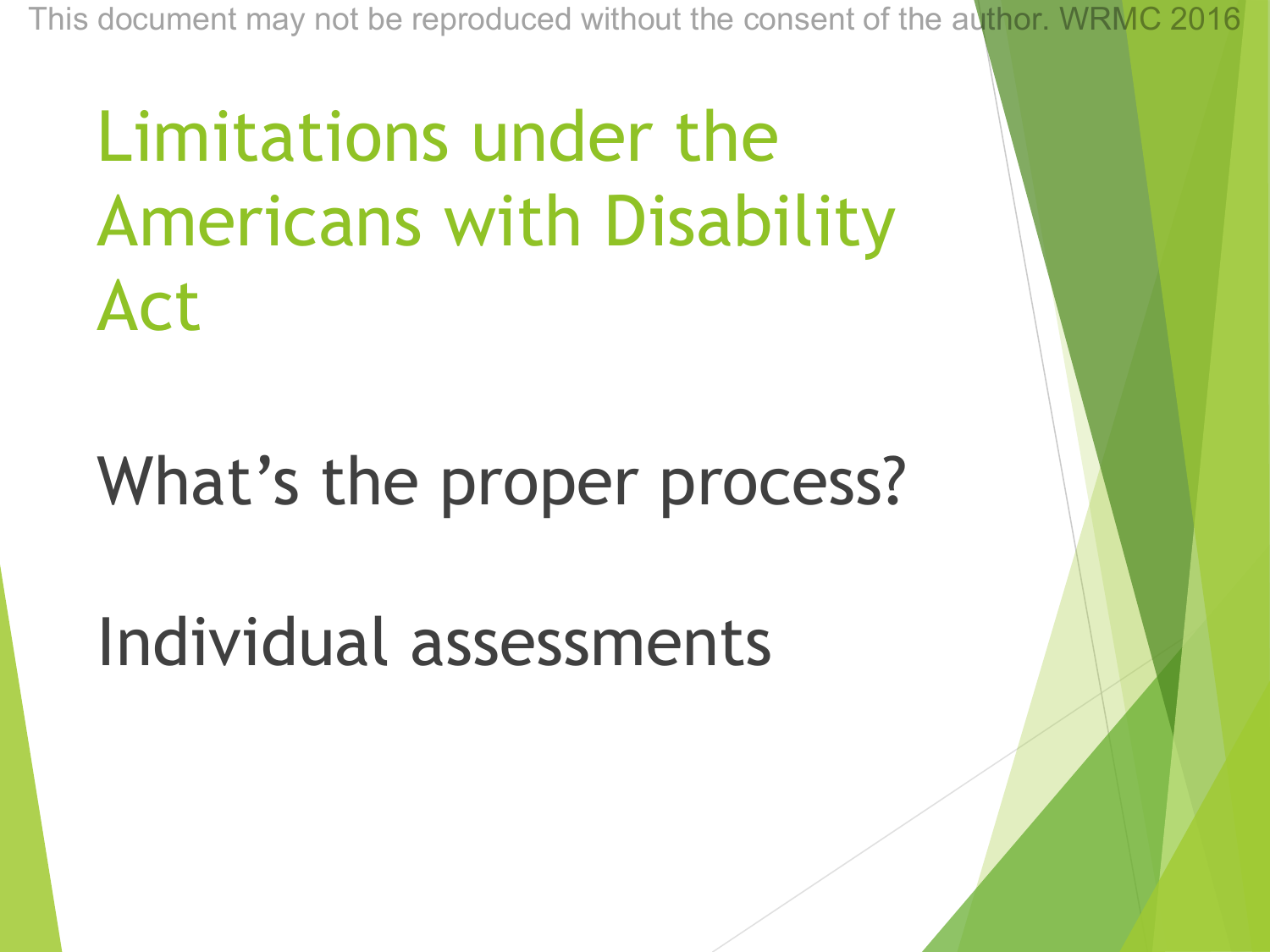#### Challenges to your decision

**Participant/family** disagreement with the organization's decision

 $\blacktriangleright$  Conflicting medical opinions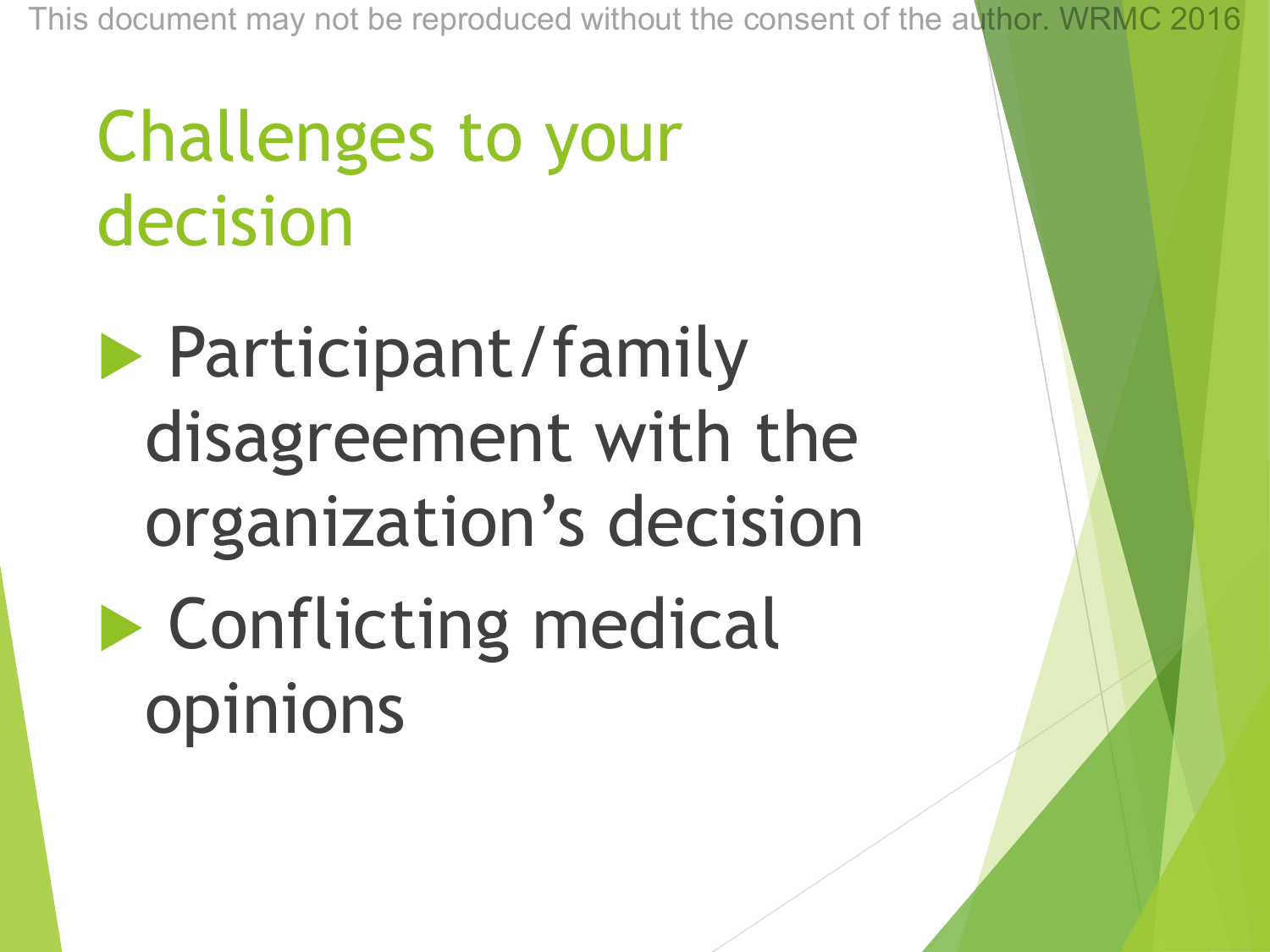### Related issues

**Consent for treatment Paying for services**  $\blacktriangleright$  Confidentiality **Consent to give/get inform**  $\blacktriangleright$  Explain potential delay in evac or treatment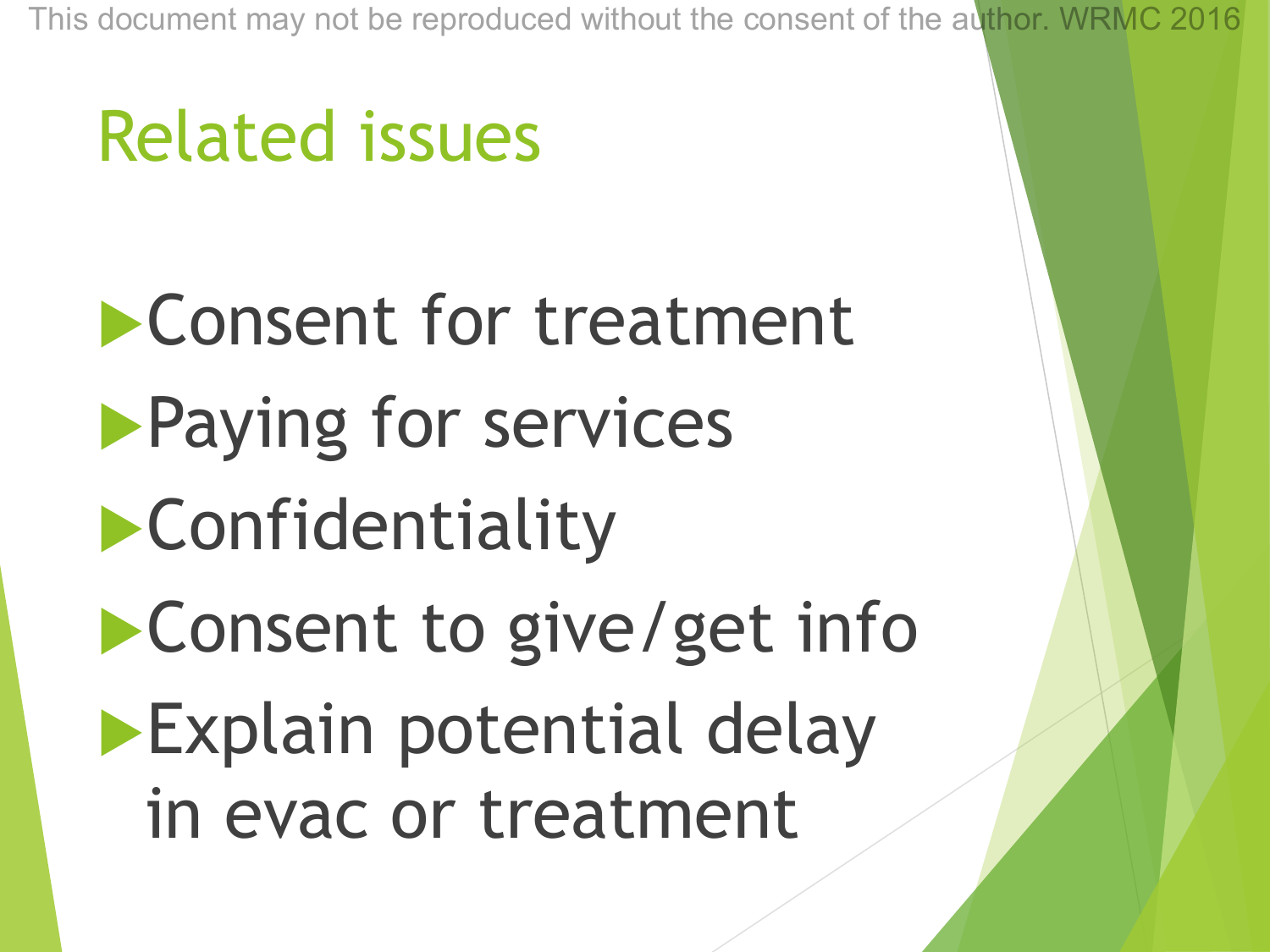## What should you do?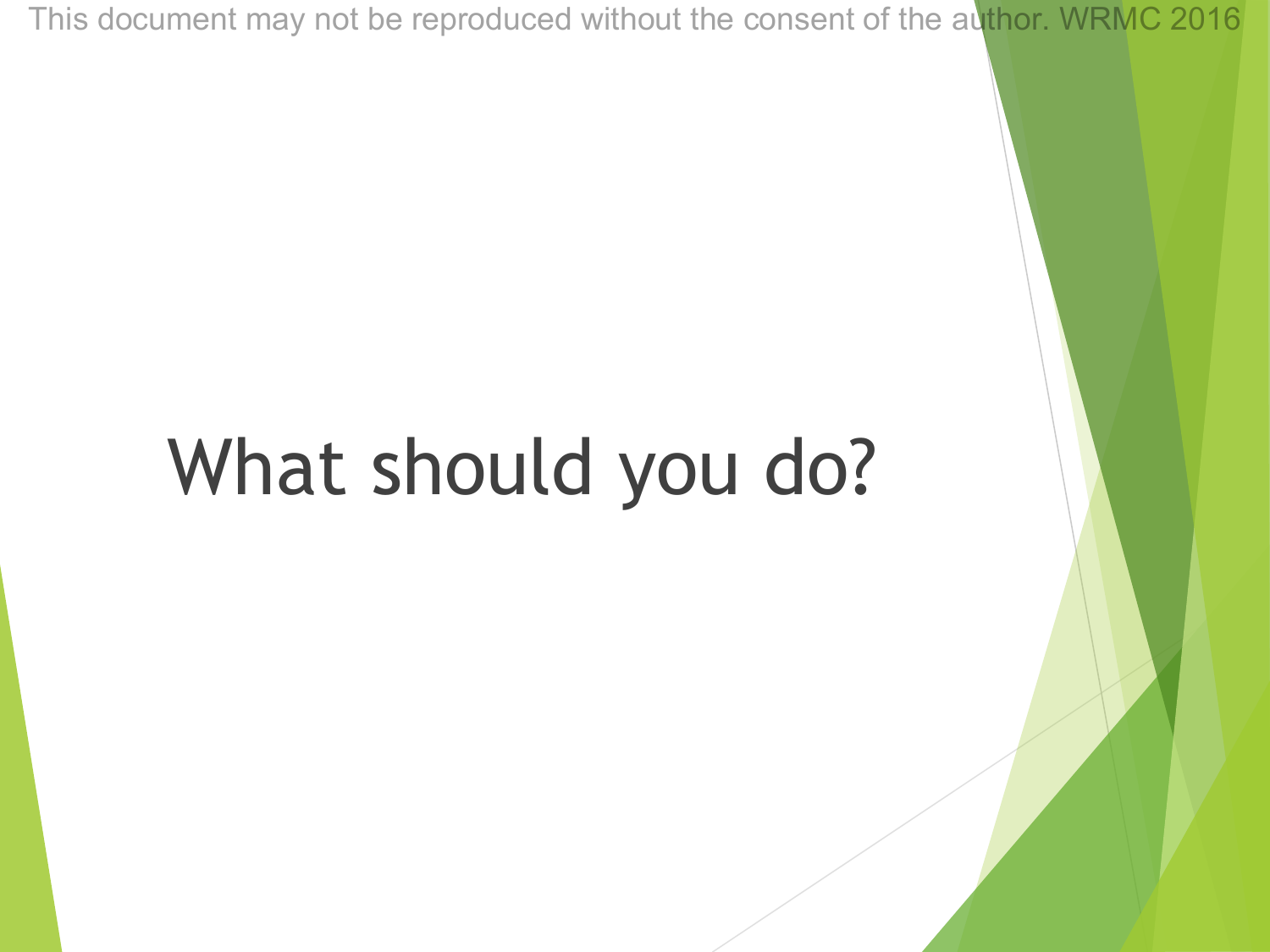## Take aways

- $\blacktriangleright$  Decide which medical screening approach is best (after conferring with your medical advisor, attorney, and staff).
- $\blacktriangleright$  Formulate or revise your medical questionnaire to clearly reflect which approach you are using.
- $\blacktriangleright$  Limit questions to those that are necessary; avoid being excessively intrusive.

 $\blacktriangleright$  Be clear about the medical screening process. Avoid categorical denials.